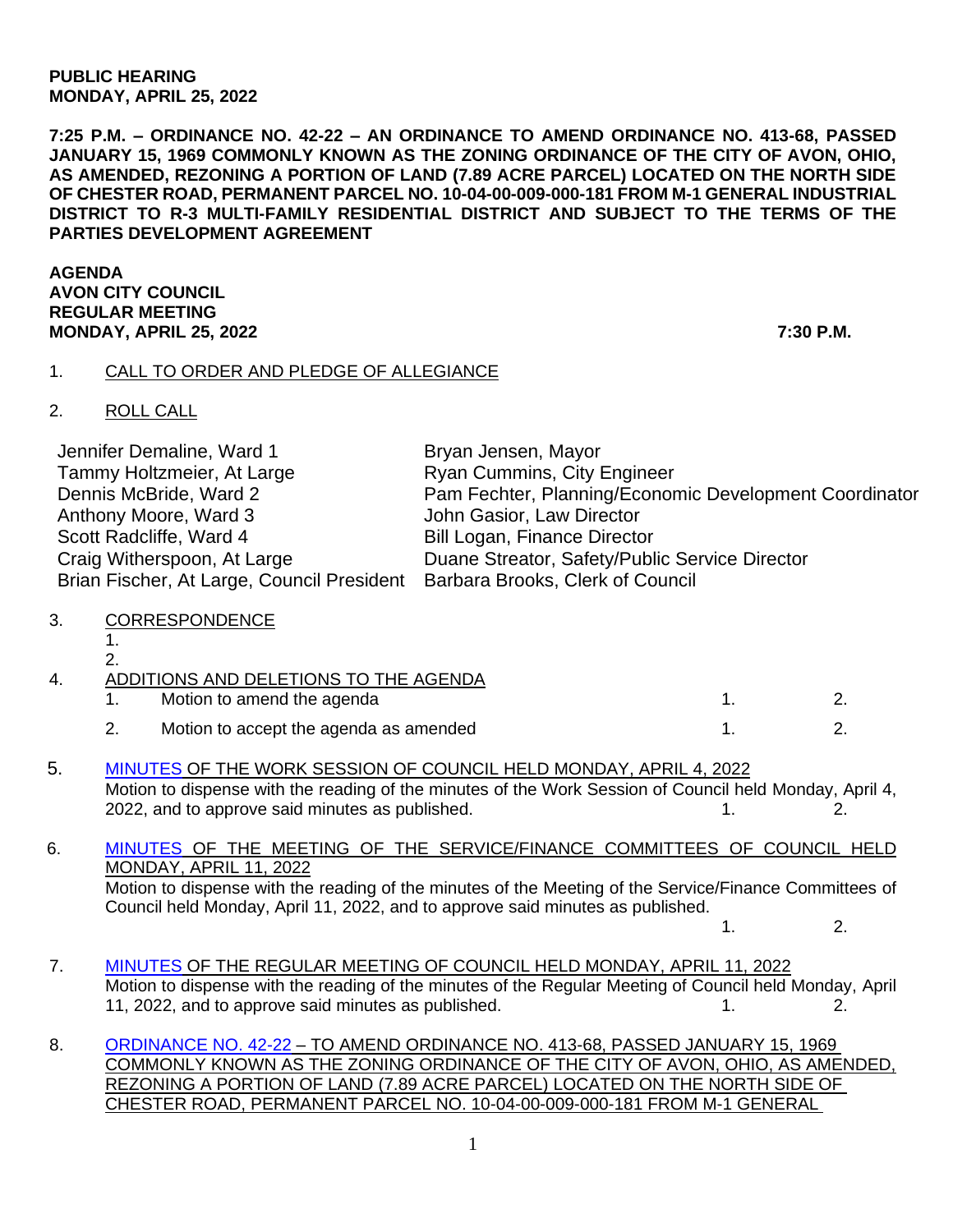|     | INDUSTRIAL DISTRICT TO R-3 MULTI-FAMILY RESIDENTIAL DISTRICT AND SUBJECT TO THE                                                                                                                                                                                                                                |    |    |  |
|-----|----------------------------------------------------------------------------------------------------------------------------------------------------------------------------------------------------------------------------------------------------------------------------------------------------------------|----|----|--|
|     | TERMS OF THE PARTIES DEVELOPMENT AGREEMENT<br>The Clerk will read Ordinance No. 42-22 by title only.                                                                                                                                                                                                           |    |    |  |
|     | The Chair declares this to be the third of three readings of Ordinance No. 42-22.                                                                                                                                                                                                                              |    |    |  |
|     | Motion to adopt Ordinance No. 42-22.                                                                                                                                                                                                                                                                           | 1. | 2. |  |
| 9.  | ORDINANCE NO. 46-22 - TO AUTHORIZE THE MAYOR TO ENTER INTO A SETTLEMENT<br>AGREEMENT AND RELEASE WITH THE CITY OF NORTH RIDGEVILLE FOR PAYMENT OF UNPAID<br><b>INFILTRATION COSTS</b><br>The Clerk will read Ordinance No. 46-22 by title only.<br>Motion to suspend the rules and act on Ordinance No. 46-22. | 1. | 2. |  |
|     | Motion to adopt Ordinance No. 46-22.                                                                                                                                                                                                                                                                           | 1. | 2. |  |
|     |                                                                                                                                                                                                                                                                                                                |    |    |  |
| 10. | ORDINANCE NO. 47-22 - TO AUTHORIZE THE ADMINISTRATION TO RECONCILE RECEIPTS AND<br>DISBURSEMENTS WITH BLUE DOG BASEBALL, LLC FOR THE 2021 SEASON                                                                                                                                                               |    |    |  |
|     | The Clerk will read Ordinance No. 47-22 by title only.                                                                                                                                                                                                                                                         |    |    |  |
|     | Motion to suspend the rules and act on Ordinance No. 47-22.                                                                                                                                                                                                                                                    | 1. | 2. |  |
|     | Motion to adopt Ordinance No. 47-22.                                                                                                                                                                                                                                                                           | 1. | 2. |  |
| 11. | ORDINANCE NO. 48-22 - AMENDING §256.98 OF THE CODIFIED ORDINANCES OF THE CITY TO<br>REVISE THE CLASSIFICATION SPECIFICATION FOR THE POSITION OF FINANCE CLERK 1                                                                                                                                                |    |    |  |
|     | The Clerk will read Ordinance No. 48-22 by title only.                                                                                                                                                                                                                                                         |    |    |  |
|     | Motion to suspend the rules and act on Ordinance No. 48-22.                                                                                                                                                                                                                                                    | 1. | 2. |  |
|     | Motion to adopt Ordinance No. 48-22.                                                                                                                                                                                                                                                                           | 1. | 2. |  |
| 12. | ORDINANCE NO. 50-22 - TO AWARD A BID FOR THE NORTH EATON DRIVE AND SHAKESPEARE                                                                                                                                                                                                                                 |    |    |  |
|     | LANE SEWER REHABILITATION PROJECT<br>The Clerk will read Ordinance No. 50-22 by title only.                                                                                                                                                                                                                    |    |    |  |
|     | Motion to suspend the rules and act on Ordinance No. 50-22.                                                                                                                                                                                                                                                    | 1. | 2. |  |
|     |                                                                                                                                                                                                                                                                                                                |    |    |  |
|     | Motion to adopt Ordinance No. 50-22.                                                                                                                                                                                                                                                                           | 1. | 2. |  |
| 13. | ORDINANCE NO. 51-22 - AUTHORIZING THE MAYOR TO EXECUTE A GRANT AWARD<br>AGREEMENT TO PARTICIPATE IN THE OHIO DEPARTMENT OF NATURAL RESOURCES                                                                                                                                                                   |    |    |  |
|     | NATUREWORKS GRANT PROGRAM FOR VARIOUS PARK IMPROVEMENTS WITHIN VETERAN'S                                                                                                                                                                                                                                       |    |    |  |
|     | <b>MEMORIAL PARK</b><br>The Clerk will read Ordinance No. 51-22 by title only.                                                                                                                                                                                                                                 |    |    |  |
|     | Motion to suspend the rules and act on Ordinance No. 51-22.                                                                                                                                                                                                                                                    | 1. | 2. |  |
|     | Motion to adopt Ordinance No. 51-22.                                                                                                                                                                                                                                                                           | 1. | 2. |  |
| 14. | ORDINANCE NO. 52-22 - TO AWARD A BID FOR THE JAYCOX ROAD PAVEMENT<br><b>RESURFACING PROJECT (SOUTH)</b>                                                                                                                                                                                                        |    |    |  |
|     | The Clerk will read Ordinance No. 52-22 by title only.                                                                                                                                                                                                                                                         |    |    |  |
|     | Motion to suspend the rules and act on Ordinance No. 52-22.                                                                                                                                                                                                                                                    | 1. | 2. |  |
|     | Motion to adopt Ordinance No. 52-22.                                                                                                                                                                                                                                                                           | 1. | 2. |  |
| 15. | ORDINANCE NO. 53-22 - TO AWARD A BID FOR THE SHAKESPEARE LANE PAVEMENT<br>RESURFACING PROJECT                                                                                                                                                                                                                  |    |    |  |

2